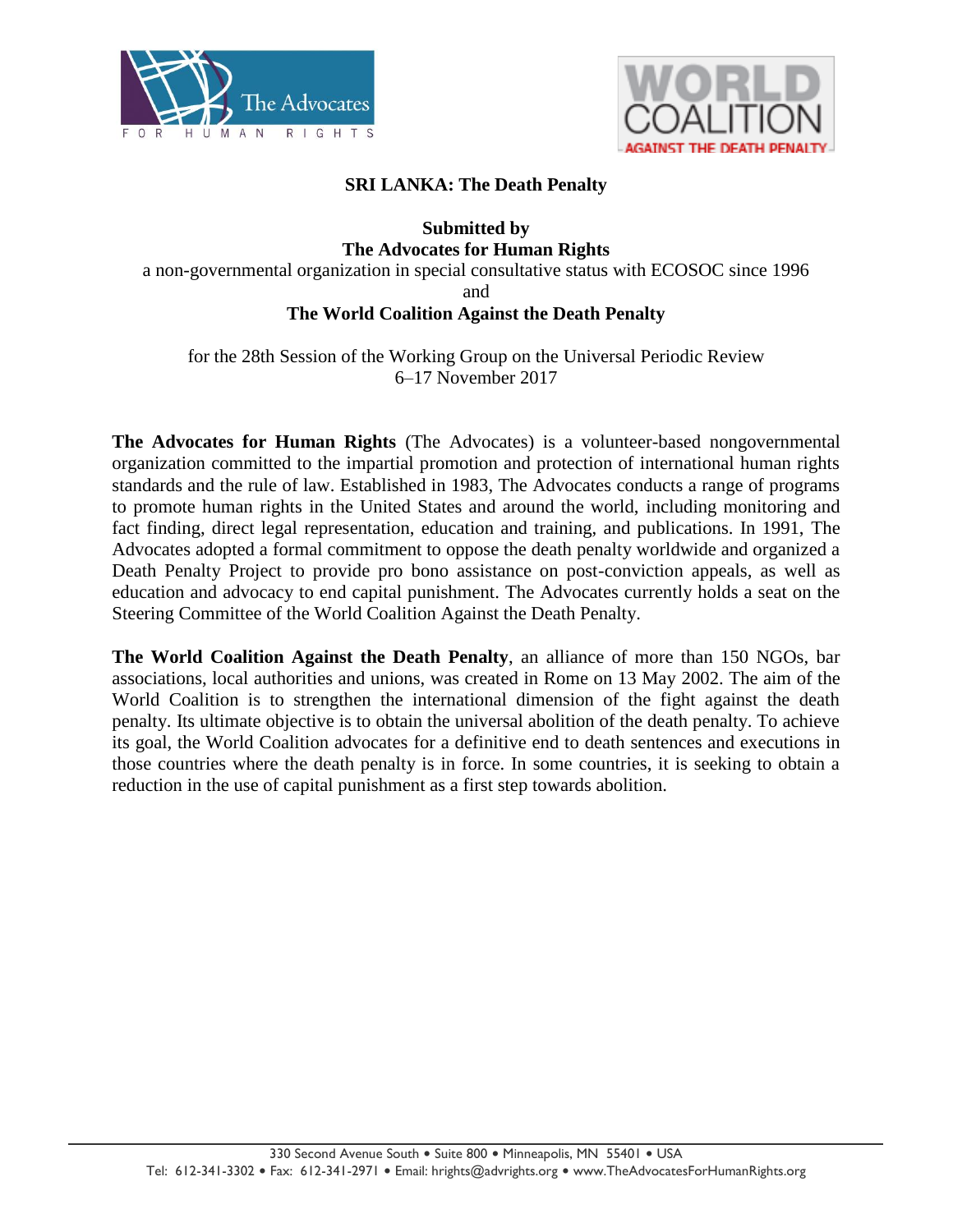### **EXECUTIVE SUMMARY**

1. Sri Lanka acknowledges itself as a de facto abolitionist state, $<sup>1</sup>$  and the last execution in the</sup> country occurred in 1976.<sup>2</sup> During the Universal Period Review (UPR) in November of 2012, several countries urged Sri Lanka to consider abolishing the death penalty.<sup>3</sup> Sri Lanka has taken significant steps in demonstrating progress toward abolition, though the country has not yet formally abolished death as a punishment. Moreover, Sri Lankan courts continue to sentence defendants to death; the moratorium is in effect only by virtue of the President's occasional initiatives to commute death sentences.

### **I. LEGAL FRAMEWORK**

### **A. Legal basis for the death penalty in Sri Lanka**

- 2. The Sri Lankan Constitution authorizes the death penalty "by order of a competent court, made in accordance with procedure established by law."<sup>4</sup> Similarly, any person charged with an offense is entitled to "a fair trial by a competent court"<sup>5</sup>
- 3. **Crimes that can result in the death penalty:** Sri Lankan law does not limit the death penalty to the most serious crimes. Under the penal code, the death penalty is an available sentence for offences such as waging war against the state, including attempts and abetting such actions,<sup>6</sup> mutiny of an officer in the military,<sup>7</sup> knowingly giving false evidence knowing that it is likely to result in the punishment of death and such false evidence results in the conviction of an innocent person, $8 \text{ murder}, 9$  and abetting in the commission of a suicide.<sup>10</sup> Under the Poisons, Opium and Dangerous Drugs Ordinance, manufacturing, trafficking, and possession of certain drugs is punishable by death.<sup>11</sup> The death penalty is available only for defendants who are at least eighteen years old,<sup>12</sup> and no woman who is pregnant at the time of conviction may be sentenced to death.<sup>13</sup> Additionally, persons with intellectual and psycho-social disabilities may offer defenses to the alleged acts as factors mitigating against imposition of a death sentence.<sup>14</sup>
- 4. **Procedures in capital cases:** Sri Lankan courts operate subject to the Code of Criminal Procedure Act, last revised in 1980 (the Act).<sup>15</sup> The Act provides that any offense punishable by death shall be tried by the High Court of Sri Lanka.<sup>16</sup> The accused may, upon request to the court, be assigned an attorney-at-law for his defense.<sup>17</sup> The presiding judge announces the sentence, and signs a warrant for the commitment of the person sentenced to the custody of the superintendent of prison, and as soon as convenient thereafter, the presiding judge forwards to the President of Sri Lanka the notes of evidence from trial along with a report setting out the judge's opinion as to whether the death sentence should be carried out.<sup>18</sup>
- 5. The President of Sri Lanka may either order a respite of the execution of the warrant or appoint a date, time, and place for the execution of the warrant to occur.<sup>19</sup> Under the Act, the President may suspend the execution of sentence or remit the whole or any part of the punishment to which the person has been sentenced.<sup>20</sup> Should an application be made to the President requesting a suspension or remission of sentence, the President may require that the presiding judge of the lower court state an opinion as to whether the application should be granted along with the reasons for such opinion.<sup>21</sup> Finally, the President may, without consent of the person sentenced, commute the death sentence to a punishment of rigorous or simple imprisonment for life or for any other term.<sup>22</sup> The Act also contains thorough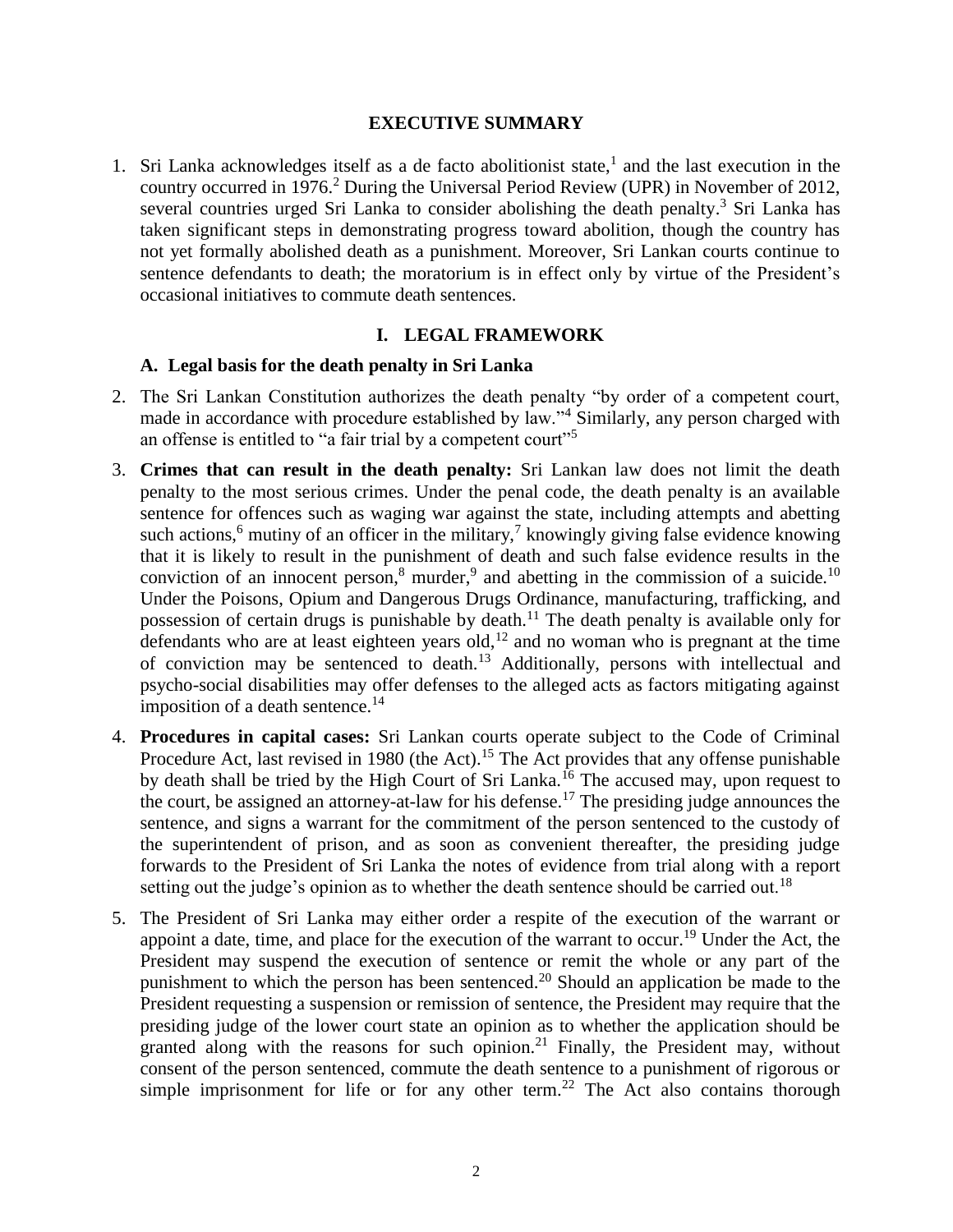appellate process for all proceedings, including specific provisions for appealing a decision of the High Court.<sup>23</sup>

## **B. 2012 Universal Periodic Review of Sri Lanka and responses to recommendations**

- 6. In 2012, the United Nation's Human Rights Council conducted its second Universal Periodic Review (UPR) of Sri Lanka, and issued a report of the Working Group on the Universal Periodic Review.<sup>24</sup> The various UN Member States that participated in the UPR commended Sri Lanka on a variety of improvements on human rights conditions. Several countries recommended that Sri Lanka formally abolish the death penalty from its legal framework.<sup>25</sup> Turkey specifically recommended that Sri Lanka ratify the Second Optional Protocol to the ICCPR. $2\overline{6}$
- 7. Sri Lanka did not support the above recommendations,  $27$  but offered the following clarification: "With regard to the abolition of capital punishment referred to in recommendations 128.19 to 128.23, it may be noted that Sri Lanka is a de facto abolitionist state. The Legal provisions governing the imposition of the death penalty are under review by a Committee appointed by the ministry of Justice."<sup>28</sup> Sri Lanka also indicated a willingness to give additional consideration to participating in other multilateral treaties, and specifically referenced recommendation 128.10, which refers to the Second Optional Protocol to the ICCPR.<sup>29</sup>

# **II. IMPLEMENTATION OF INTERNATIONAL HUMAN RIGHTS OBLIGATIONS**

8. There is very little information that suggests Sri Lanka made any attempts to implement UPR recommendations immediately following the UN Human Rights Council meetings in 2012. More recently, however, the country has taken several steps that demonstrate progress toward the abolition of the death penalty.

## **A. The Ministry of Justice Committee established a committee that has recommended commutation of some sentences.**

9. In October 2013, the Ministry of Justice appointed a special 10-member committee, headed by retired Justice P. Edirisooriva, to review the Penal Code with a view to abolishing the death penalty.<sup>30</sup> There is little publicly available information about the work of this committee. Nonetheless, in early 2017, the committee recommended that the President commute the sentences of 60 people sentenced to death to life imprisonment, and the President did so on February 4, 2017, Sri Lanka's independence day.<sup>31</sup>

## **B. After thorough review, the Human Rights Commission of Sri Lanka recommended de jure abolition.**

10. In 2014, the Human Rights Commission of Sri Lanka (HRCSL) published a Review on the Death Penalty (the Review).<sup>32</sup> The Review provided a thoughtful and comprehensive historical and qualitative survey of the state of the death penalty in the country dating to the country's infancy and compared Sri Lanka's use of the death penalty to that of other nations around the world.<sup>33</sup> The Review recommended, inter alia, ratifying the Second Optional Protocol of the ICCPR and abolishing capital punishment accordingly, and taking all necessary steps to convert existing death sentences into life imprisonment. On January 1, 2016, the HRCSL submitted its Recommendation to Abolish the Death Penalty in Sri Lanka to President Maithripala Sirisena.<sup>34</sup> Since that time, however, the President apparently has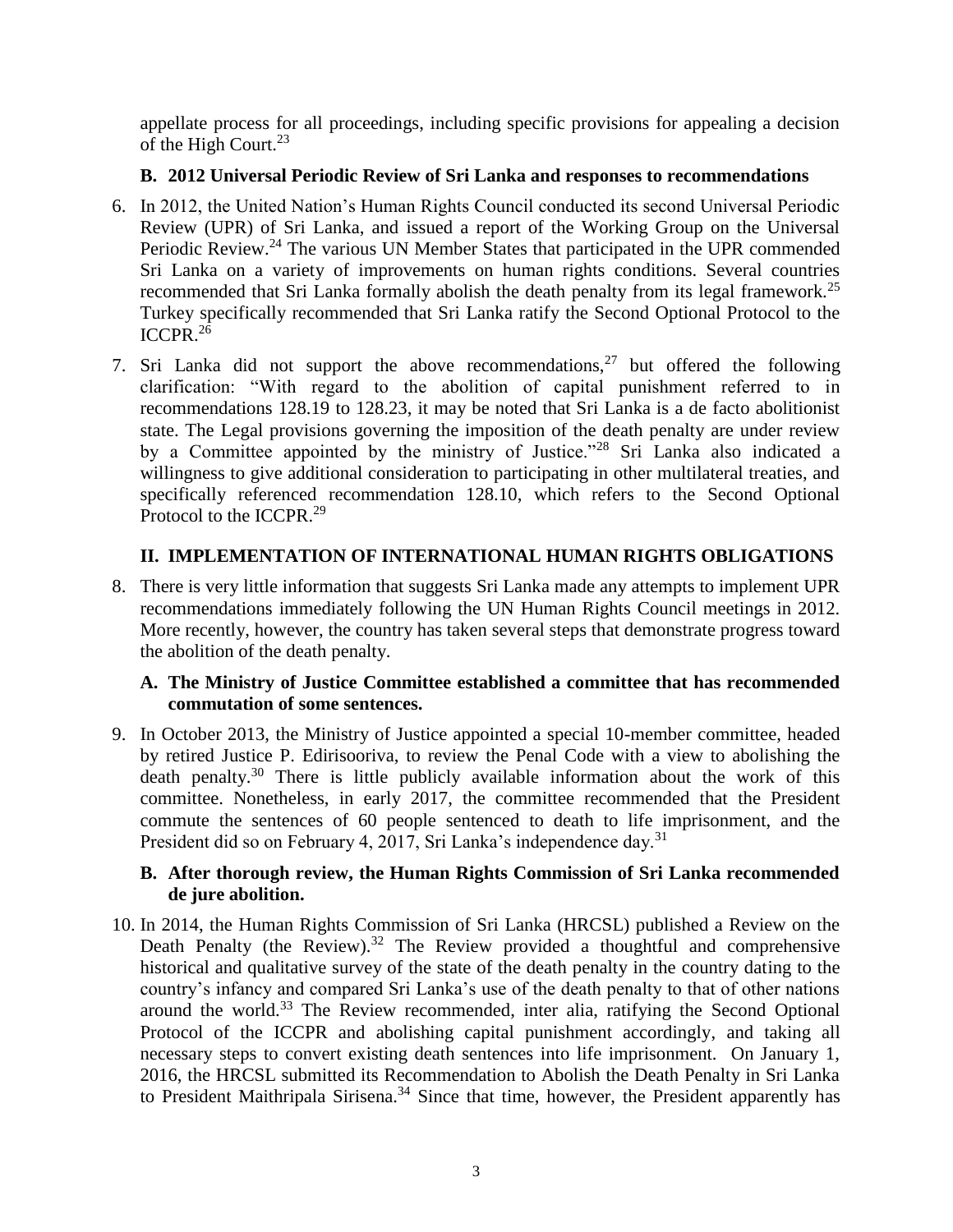not taken any formal action toward implementing the recommendations, other than the February 2017 commutations.

## **C. The Sri Lankan Government continues to make public commitments to abolition.**

- 11. In a speech given during general debate at the  $30<sup>th</sup>$  Session of the UN Human Rights Council on September 14, 2015, the Minister of Foreign Affairs of Sri Lanka reinforced that the Sri Lankan Government was committed to maintaining the moratorium on the death penalty, with a view to its ultimate abolition.<sup>35</sup>
- 12. On December 19, 2016, Sri Lanka voted with 116 Member States of the United Nations to support a universal moratorium on the death penalty.<sup>36</sup>

### **D. Nonetheless, Sri Lankan courts continue to sentence people to death, rendering the moratorium subject to the discretion of the President to issue further commutations.**

- 13. In September of 2016, a former Sri Lankan politician and four co-defendants were sentenced to death for killing a former presidential advisor and three others during local government elections in October of 2011.<sup>37</sup> Similarly, six police officers were sentenced to death after the High Court found them guilty of murdering a Sri Lankan youth in police custody in 2014, and another four suspects were sentenced to death after unlawfully assembling and killing a person in 2005.<sup>38</sup>
- 14. Despite the continued implementation of the death penalty in sentencing, the President of Sri Lanka demonstrated the de facto abolition in practice. On February 2, 2017, President Sirisena commuted the death sentences of sixty condemned prisoners to life in prison on account of the 69<sup>th</sup> Independence Day of Sri Lanka.<sup>39</sup>

# **III.Suggested Recommendations for the Government of Sri Lanka**

- 15. The Advocates commends Sri Lanka for its de facto moratorium on the death penalty, and further commends the President of Sri Lanka for the recent mass commutation of death sentences. The Advocates respectfully recommends that Sri Lanka take the following measures, which are consistent with the recommendations by the Human Rights Commission of Sri Lanka from 2014-2016, as well as Sri Lanka's public statements at the United Nations:
	- Impose a formal moratorium on the death penalty, effective immediately going forward, with a view toward complete abolition of the death penalty.
	- Abolish the death penalty and replace it with a sentence that is fair, proportionate, and respects international human rights standards.
	- Ratify the Second Optional Protocol to the ICCPR with a view toward abolishing the death penalty.
	- Undertake a public education campaign about human rights, as well as about alternatives to the death penalty, in an effort to reduce public support for the death penalty.
	- Amend the Penal Code to eliminate the death penalty as a possible punishment for any crime that does not result in death and in which the defendant did not intend to kill.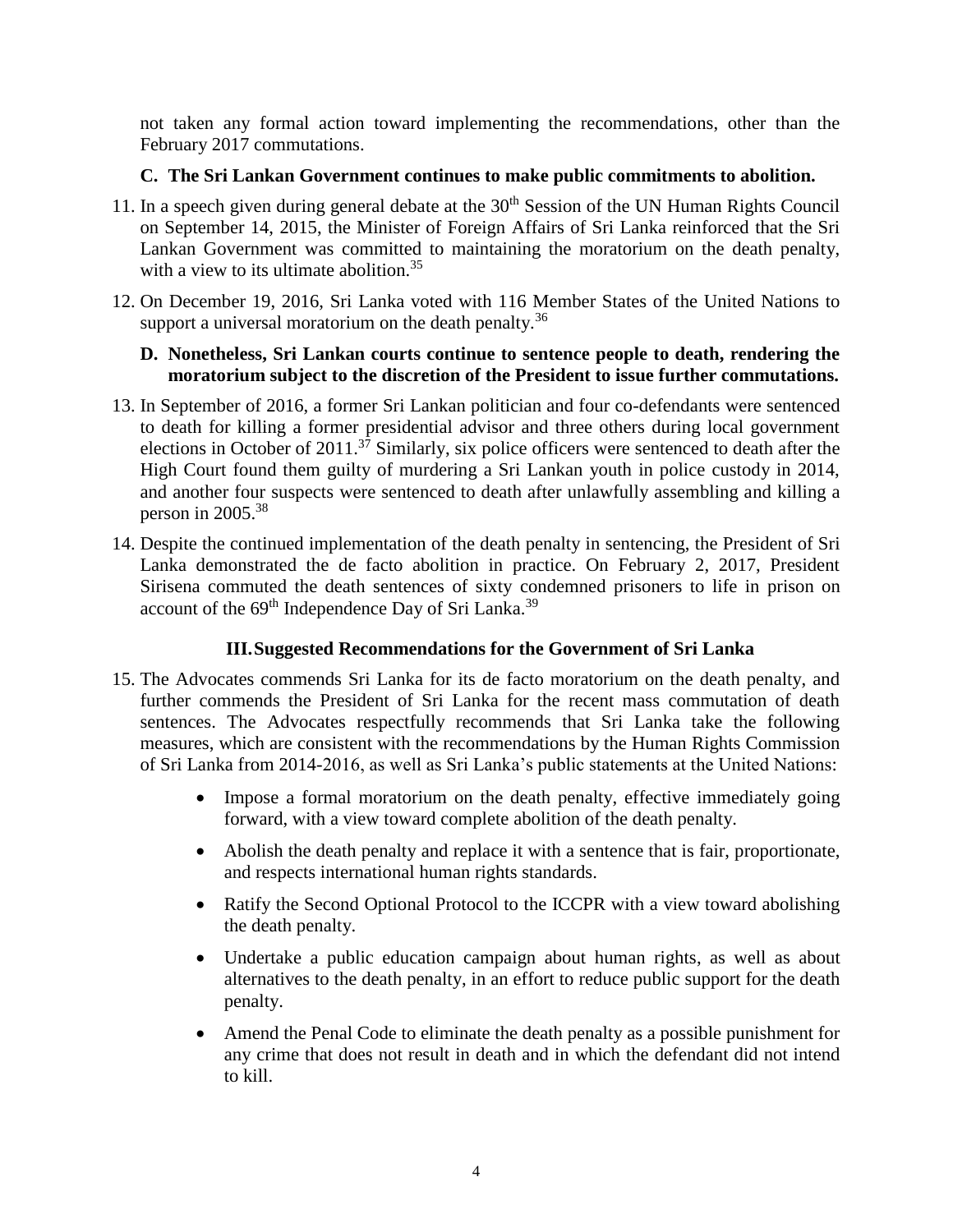- Ensure timely implementation of the HRCSL's Recommendation to Abolish the Death Penalty in Sri Lanka.
- Facilitate the work of the death penalty committee chaired by former Justice Edirisooriva to ensure that it issues and publicizes concrete findings and recommendations.

l

https://www.parliament.lk/files/pdf/constitution.pdf.

http://hrlibrary.umn.edu/research/srilanka/statutes/Code\_of\_Criminal\_Procedure\_Act.pdf.

<sup>15</sup> Sri Lanka: Code of Criminal Procedure Act Chapter 26, 2 July 1979 available at:

```
http://hrlibrary.umn.edu/research/srilanka/statutes/Code of Criminal Procedure Act.pdf.
```
<sup>16</sup> See Sri Lanka: Code of Criminal Procedure Act Chapter 26, 2 July 1979, First Schedule, available at:

<sup>17</sup> Sri Lanka: Code of Criminal Procedure Act Chapter 26, § 195(g), 2 July 1979 available at:

<sup>1</sup> United Nations Human Rights Council, *Report of the Working Group on the Universal Periodic Review of Sri Lanka Addendum*, A/HRC/22/16/Add.1, para. 2.2.

<sup>&</sup>lt;sup>2</sup> See e.g. Call to Resolve fate of 461 Sri Lanka death row inmates, BBC News, 25 April 2013, available at http://www.bbc.com/news/world-asia-22290016.

<sup>3</sup> United Nations Human Rights Council, Report of the Working Group on the Universal Periodic Review of Sri Lanka, A/HRC/22/16, paras. 128.19-128.23.

<sup>4</sup> Constitution of Sri Lanka Chapter III, Article 13 (4), May 5, 2015 available at:

https://www.parliament.lk/files/pdf/constitution.pdf .

<sup>5</sup> Constitution of Sri Lanka Chapter III, Article 13 (3), May 5, 2015 available at:

<sup>6</sup> *Sri Lanka: Penal Code* [Sri Lanka], Chapter 19, §114, 1 January 1885, available at: [http://hrlibrary.umn.edu/research/srilanka/statutes/Penal\\_Code.pdf.](http://hrlibrary.umn.edu/research/srilanka/statutes/Penal_Code.pdf)

<sup>7</sup> *Sri Lanka: Penal Code* [Sri Lanka], Chapter 19, §129, 1 January 1885, available at:

[http://hrlibrary.umn.edu/research/srilanka/statutes/Penal\\_Code.pdf.](http://hrlibrary.umn.edu/research/srilanka/statutes/Penal_Code.pdf)

<sup>8</sup> *Sri Lanka: Penal Code* [Sri Lanka], Chapter 19, §191, 1 January 1885, available at:

[http://hrlibrary.umn.edu/research/srilanka/statutes/Penal\\_Code.pdf.](http://hrlibrary.umn.edu/research/srilanka/statutes/Penal_Code.pdf)

<sup>9</sup> *Sri Lanka: Penal Code* [Sri Lanka], Chapter 19, §296, 1 January 1885, available at:

[http://hrlibrary.umn.edu/research/srilanka/statutes/Penal\\_Code.pdf.](http://hrlibrary.umn.edu/research/srilanka/statutes/Penal_Code.pdf)

<sup>&</sup>lt;sup>10</sup> *Sri Lanka: Penal Code* [Sri Lanka], Chapter 19, §299, 1 January 1885, available at:

[http://hrlibrary.umn.edu/research/srilanka/statutes/Penal\\_Code.pdf.](http://hrlibrary.umn.edu/research/srilanka/statutes/Penal_Code.pdf)

<sup>&</sup>lt;sup>11</sup> Sri Lanka Firearms Ordinance, art.  $44(A)$  & Schedule C, amended by Act No. 22 of 1996; see also,

https://www.deathpenaltyworldwide.org/country-search-post.cfm?country=Sri+Lanka#f11-3.

<sup>12</sup> *Sri Lanka: Penal Code* [Sri Lanka], Chapter 19, §53, 1 January 1885, available at:

[http://hrlibrary.umn.edu/research/srilanka/statutes/Penal\\_Code.pdf.](http://hrlibrary.umn.edu/research/srilanka/statutes/Penal_Code.pdf)

<sup>&</sup>lt;sup>13</sup> Sri Lanka: Code of Criminal Procedure Act Chapter 19, §54, 1 January 1885, available at:

[http://hrlibrary.umn.edu/research/srilanka/statutes/Penal\\_Code.pdf.](http://hrlibrary.umn.edu/research/srilanka/statutes/Penal_Code.pdf)

<sup>&</sup>lt;sup>14</sup> Sri Lanka Code of Criminal Procedure of 1979, art. 262, amended by Act No. 7 of 2006. Available at:

http://hrlibrary.umn.edu/research/srilanka/statutes/Code\_of\_Criminal\_Procedure\_Act.pdf.

http://hrlibrary.umn.edu/research/srilanka/statutes/Code\_of\_Criminal\_Procedure\_Act.pdf.

<sup>&</sup>lt;sup>18</sup> Sri Lanka: Code of Criminal Procedure Act Chapter 26, § 286, 2 July 1979 available at:

http://hrlibrary.umn.edu/research/srilanka/statutes/Code\_of\_Criminal\_Procedure\_Act.pdf.

<sup>&</sup>lt;sup>19</sup> Sri Lanka: Code of Criminal Procedure Act Chapter 26, § 286, 2 July 1979 available at:

http://hrlibrary.umn.edu/research/srilanka/statutes/Code\_of\_Criminal\_Procedure\_Act.pdf.

<sup>&</sup>lt;sup>20</sup> Sri Lanka: Code of Criminal Procedure Act Chapter 26, § 311(1), 2 July 1979 available at:

http://hrlibrary.umn.edu/research/srilanka/statutes/Code\_of\_Criminal\_Procedure\_Act.pdf. <sup>21</sup> Sri Lanka: Code of Criminal Procedure Act Chapter 26,  $\S$  311(2), 2 July 1979 available at:

http://hrlibrary.umn.edu/research/srilanka/statutes/Code\_of\_Criminal\_Procedure\_Act.pdf.

<sup>&</sup>lt;sup>22</sup> Sri Lanka: Code of Criminal Procedure Act Chapter 26,  $\S 312$ , 2 July 1979 available at:

http://hrlibrary.umn.edu/research/srilanka/statutes/Code of Criminal Procedure Act.pdf.

<sup>23</sup> *See generally,* Sri Lanka: Code of Criminal Procedure Act Chapter 26, at § 331, 2 July 1979 available at: http://hrlibrary.umn.edu/research/srilanka/statutes/Code of Criminal Procedure Act.pdf.